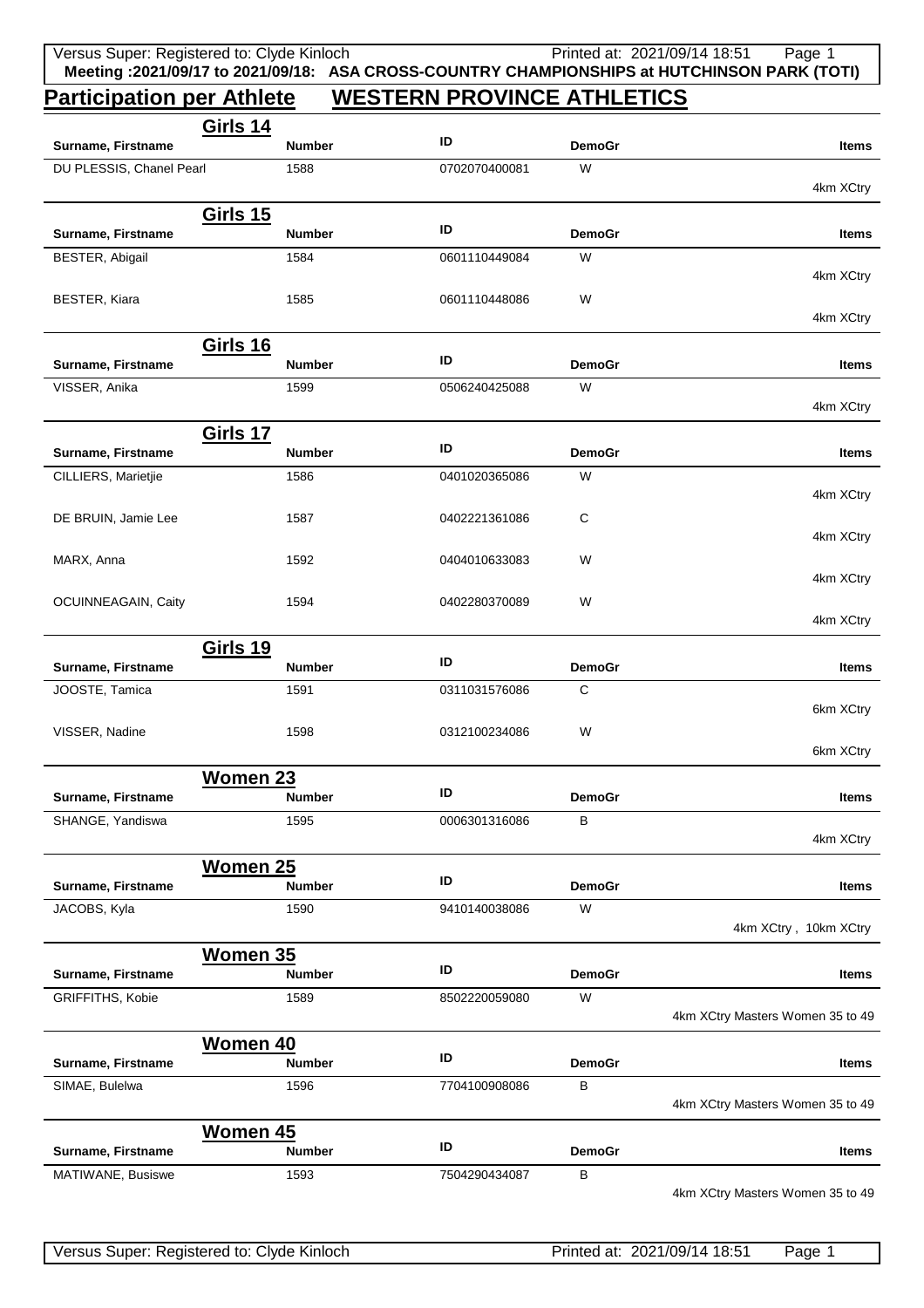| Versus Super: Registered to: Clyde Kinloch |                       |                |                    | Printed at: 2021/09/14 18:51<br>Page 2<br>Meeting : 2021/09/17 to 2021/09/18: ASA CROSS-COUNTRY CHAMPIONSHIPS at HUTCHINSON PARK (TOTI) |
|--------------------------------------------|-----------------------|----------------|--------------------|-----------------------------------------------------------------------------------------------------------------------------------------|
| SUTHERLAND, Sharon                         | 1597                  | 7205200095089  | W                  | 4km XCtry Masters Women 35 to 49                                                                                                        |
| <b>Boys 14</b>                             |                       |                |                    |                                                                                                                                         |
| Surname, Firstname                         | <b>Number</b>         | ID             | <b>DemoGr</b>      | <b>Items</b>                                                                                                                            |
| BHEBHA, Sive                               | 1602                  | 0705285390088  | В                  | 4km XCtry                                                                                                                               |
| JOHNSON, Jamail                            | 1615                  | 070119 5263085 | C                  |                                                                                                                                         |
|                                            |                       |                |                    | 4km XCtry                                                                                                                               |
| <b>Boys 15</b>                             |                       | ID             |                    |                                                                                                                                         |
| Surname, Firstname<br>CIMANI, Msindisi     | <b>Number</b><br>1606 | 0612255400089  | <b>DemoGr</b><br>В | <b>Items</b>                                                                                                                            |
|                                            |                       |                |                    | 4km XCtry                                                                                                                               |
| D S AZEVEDO, Christiano                    | 1607                  | 0612205395082  | W                  |                                                                                                                                         |
| MBATSA, Inam                               | 1624                  | 0606215325089  | В                  | 4km XCtry                                                                                                                               |
|                                            |                       |                |                    | 4km XCtry                                                                                                                               |
| <b>Boys 16</b>                             |                       |                |                    |                                                                                                                                         |
| Surname, Firstname                         | <b>Number</b>         | ID             | <b>DemoGr</b>      | <b>Items</b>                                                                                                                            |
| AFRIKA, Zandre                             | 1601                  | 0511255226082  | $\mathbf C$        | 6km XCtry                                                                                                                               |
| JANSE VAN RENSBURG, Xander                 | 1613                  | 0511135899082  | W                  |                                                                                                                                         |
|                                            |                       |                |                    | 6km XCtry                                                                                                                               |
| TITUS, Charlton                            | 1633                  | 0505295059081  | C                  | 6km XCtry                                                                                                                               |
| WILLIAMS, Ugandric                         | 1634                  | 0511145423089  | C                  |                                                                                                                                         |
|                                            |                       |                |                    | 6km XCtry                                                                                                                               |
| <b>Boys 17</b><br>Surname, Firstname       | <b>Number</b>         | ID             | <b>DemoGr</b>      | <b>Items</b>                                                                                                                            |
| JAFTA, Charlton                            | 1611                  | 0403215128089  | C                  |                                                                                                                                         |
|                                            |                       |                |                    | 6km XCtry                                                                                                                               |
| JOSHAU, Jody                               | 1616                  | 0401045437084  | С                  | 6km XCtry                                                                                                                               |
| MAKHONXA, Uzukhanye                        | 1622                  | 0405016178080  | $\sf B$            |                                                                                                                                         |
|                                            |                       |                |                    | 6km XCtry                                                                                                                               |
| MBALI, Eric                                | 1623                  | 0408266145080  | $\sf B$            | 6km XCtry                                                                                                                               |
| <b>Boys 19</b>                             |                       |                |                    |                                                                                                                                         |
| Surname, Firstname                         | <b>Number</b>         | ID             | <b>DemoGr</b>      | <b>Items</b>                                                                                                                            |
| BLAAUW, Ruchen                             | 1603                  | 0202035698085  | $\mathbf C$        |                                                                                                                                         |
| BOOYSEN, Owen                              | 1605                  | 0308255199082  | $\mathsf C$        | 8km XCtry                                                                                                                               |
|                                            |                       |                |                    | 8km XCtry                                                                                                                               |
| GORDAN, Tyrone                             | 1609                  | 0212055060082  | C                  |                                                                                                                                         |
| JALI, Ayanda                               | 1612                  | 0301165673080  | В                  | 8km XCtry                                                                                                                               |
|                                            |                       |                |                    | 8km XCtry                                                                                                                               |
| MILES, Ethan                               | 1625                  | 0304015800085  | $\mathsf C$        |                                                                                                                                         |
|                                            |                       |                |                    | 8km XCtry                                                                                                                               |
| <b>Men 25</b><br>Surname, Firstname        | <b>Number</b>         | ID             | <b>DemoGr</b>      | Items                                                                                                                                   |
| AFRIKA, Andre                              | 1600                  | 9404165151080  | $\mathsf C$        |                                                                                                                                         |
|                                            |                       |                |                    | 4km XCtry                                                                                                                               |